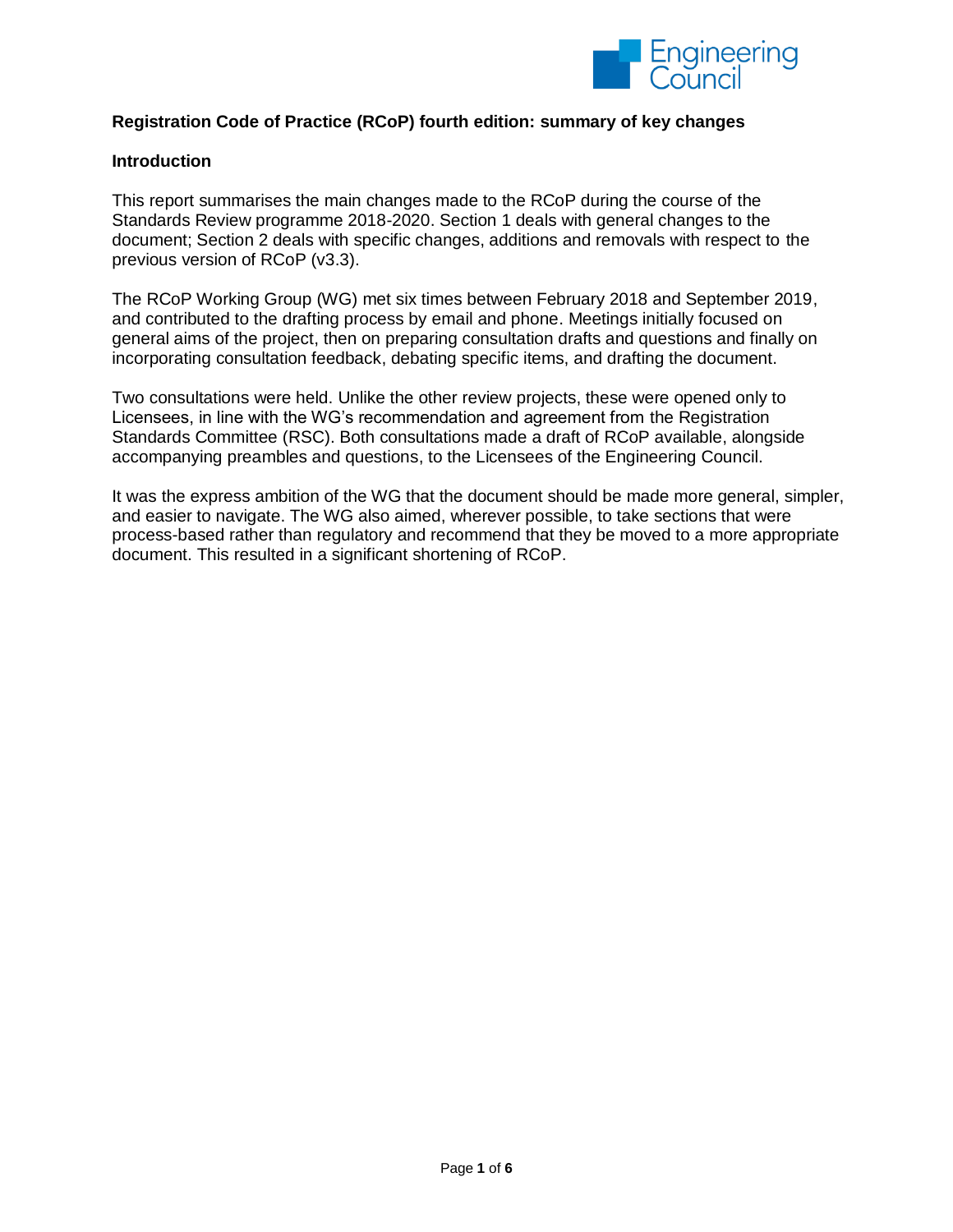

## **Section 1: summary of changes**

In the preceding versions of RCoP, the section headings used contributed to the sense of Chartered Engineer and the Masters degree as the 'standard' category and route, and other categories and routes variations thereon. The WG sought to address this with a new set of headings and subheadings that lays out each route to demonstrating underpinning knowledge and understanding, competence and commitment as evenly as possible.

The new layout, headings and ordering of sections was intended to improve the flow of RCoP and make it easier for readers to find relevant regulations.

A summary of the broad amendments to the prior published edition of RCoP follows. These changes are reflected throughout, rather than in specific clauses or sections.

- a. Redrafting for accessible language and clarity of internal logic/structure.
- b. Removal of biases towards 'traditional' routes to registration, targeting parity of esteem for each of the routes.
- c. Removal of references to 'EU law' in the sections on recognition and international agreements, referring instead to 'national and international legislation' and 'recognised international qualifications or credentials'.
- d. Reorganisation of RCoP, with more descriptive headings and new subheadings for ease of reference. It should be noted that there is now little crossover between former and current paragraph numbering in this document.
- e. A refresh of the section on approval and accreditation of learning. This now refers to recognition of programmes of learning, and recognition outcomes. Recognition can either be approval (attesting to a programme's syllabus delivering specified learning outcomes) or accreditation (attesting to the specific delivery of a programme). [paragraphs 26-58]
- f. Sundry minor clarifications, reformulations and corrections, with no changes to regulations, emphasis or focus.

A list of more specific amendments follows. The most substantive, or those that involved significant discussion within the WG, at RSC, or beyond are considered in more detail in the next section. Paragraph references refer to the new RCoP (fourth edition) rather than the prior document.

- a. Addition of a requirement that each Licensee have in place a suitable management system and a self-assessment process. [paragraph 6]
- b. A regulation on the use of Interim Registration. [paragraph 13]
- c. Consolidation of regulations on the initial assessment of a candidate into a single section. [paragraph 14-16]
- d. Enforcing the successful recommendation of the initial assessors *before* a candidate proceeds to interview. This does not substantially change the practice, but codifies the implied ordering of the stages of professional review. [paragraph 18]
- e. Allowing one of the Professional Review interview assessors to be of a different registration category from the candidate. [paragraph 20]
- f. Allowing use of a language other than English to clarify a point at interview, in line with RSC decision. [paragraph 21]
- g. Clarification of the circumstances under which an unsuccessful applicant for registration may lodge an appeal. [paragraph 25]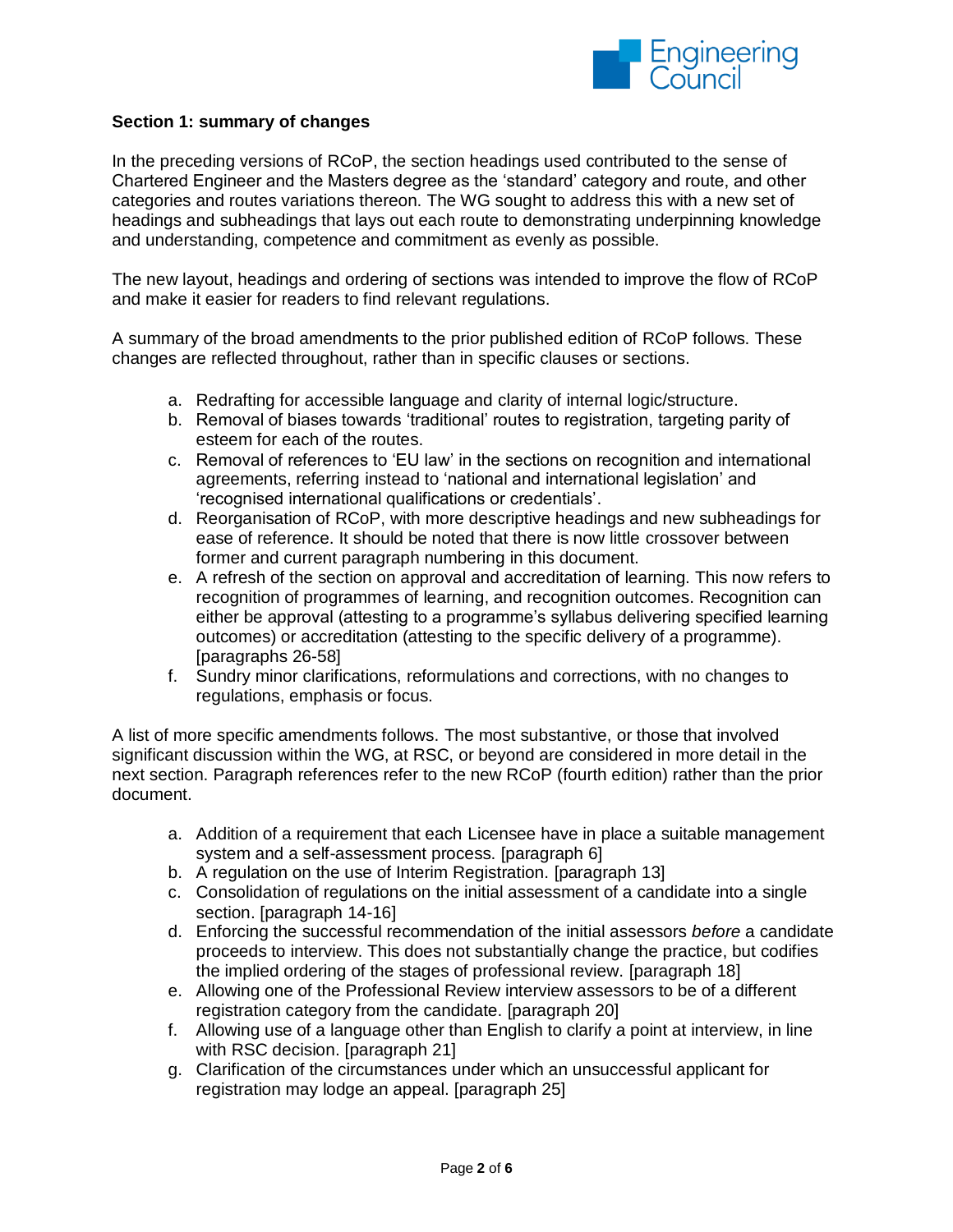

- h. Rationalisation of the section on the Technical Report Route (with no amendments to the regulations.) [paragraph 28-32]
- i. Enabling the recognition of programmes based on delivery of professional competence, in addition to or instead of delivery of knowledge and understanding.(In line with amendments to AHEP and AAQA.) [paragraph 33-45]
- j. Addition of a requirement that Licensees appoint a committee or board that takes the decisions about whether or not a programme of learning will be accredited or approved. (In line with AHEP.) [paragraph 40]
- k. Removal of references to specific types of qualification (eg NVQ, BTEC etc.) Since v3 of RCoP these have been superseded by more illustrative and direct examples in AHEP and AAQA. Indicative examples of exemplifying qualifications are also given in UK-SPEC. The WG identified as a risk the inclusion of specific qualifications in the regulations, which could be taken as endorsement thereof.
- l. Addition of a paragraph explaining the requirements on compensation and condonement within degree programmes. The wording for this requirement was taken directly from regulatory guidance previously approved by RSC. [paragraph 45]
- m. Backdating of accreditation to cover cohorts whose work was examined as part of the recognition process was an established process in RCoP v3. The word 'exceptionally' was removed to indicate that this process no longer required express consent for RSC in every case, subject to such decisions being fully documented, transparent and auditable. [paragraph 49]
- n. Licensees had been required, under RCoP v3, to directly inform learners in the event that the programme of learning they were following had its recognition removed. This was changed to a requirement that the Licensee require that the training provider informed the learners, in light of the GDPR and general feasibility of the prior regulation. [paragraph 54]
- o. Updates to the section on Initial Professional Development (IPD) recognition, to reflect the publication of the IPD Policy Statement. [paragraph 59-67]
- p. Updates to the section on Continuing Professional Development (CPD); in particular the requirement that Licensees undertake an annual sample, and impose sanctions on registrants who persistently refuse to engage with the process. [paragraph 65-67]
- q. Removal of the facility for changing the level of Professional Registration during the course of the Professional Review Interview (PRI) (paragraph 16 in RCoP v3). It should be noted that this does not preclude assessors from recommending that the Professional Review resume at the more appropriate level. However, assessors may no longer 'fail' a candidate during the course of an interview.
- r. Paragraph 12 in the current RCoP, the 'summary of registrant requirements', has been removed.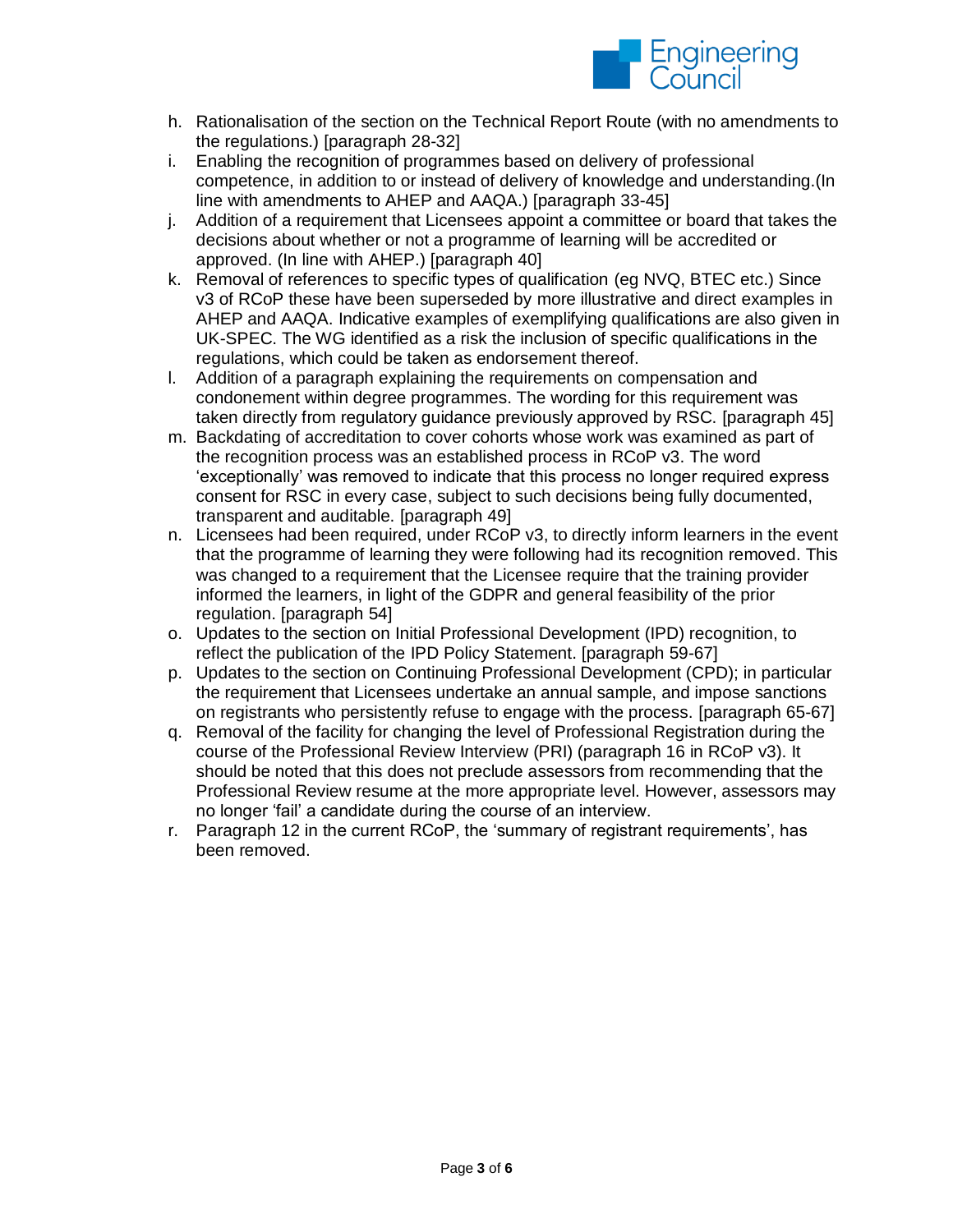

## **Section 2: detail on changes and decisions**

## **Interim Registration**

While the option of Interim Registration is outlined in the Charter and Bye-Laws, there was no mention of it in RCoP v3. While this did not represent a risk from a regulatory standpoint, it had been identified as a possible reason for the scarce application of the facility by Licensees.

This is based closely on the section of the Charter and Bye-Laws on Interim Registration, and addresses a perceived gap in the regulatory structure.

### **Recommending registration under a category other than that applied for**

The previous version of RCoP enabled a PRI to be switched to a different category of the Register after it has started. This is intended to apply to candidates who do not meet the threshold for a certain category but might meet that of another. In practice, this means switching to interviewing for IEng when a candidate is demonstrably not meeting the competences for CEng. No mention is made of changing interview categories either in the Bye-Laws or elsewhere in the Standard.

Following a discussion at the RCoP WG's first meeting, it was proposed in the consultation draft that, for clarity's sake, the interviewers should make their intentions clear and announce the commencement of a new interview rather than segueing from one category to another. While the consultation question proposed this additional clause, the responses all concerned the more fundamental question about whether this mechanism was appropriate at all.

While some Licensees reported making occasional, successful use of this facility, the strong weight of opinion was that it represented a 'shortcutting' of the intended process, whereby the interviewers make a recommendation to a committee, which takes the final decision. Changing an interview to a 'lower' level amounts to the interview assessors summarily 'failing' the applicant'. It was agreed that the facility would be removed in the fourth edition of RCoP.

### **Professional Review Interview assessor registration levels**

The previous version of RCoP specified, at paragraph 13, that the two professional review interviewers 'shall be registrants *at or above* the registration category in which the applicant is seeking registration, with at least one having substantial experience in the relevant engineering discipline'. One consultation response requested a review of this policy.

*We have very experienced assessors/interviewers at IEng level who are subject matter experts, who are precluded from interviewing CEng applicants because of their registration category. We think this promotes the 'elitism' of CEng over IEng, and does not help the overall perception that IEng is a stepping stone to CEng and not a suitable category in its own right. We propose that at least one of the interviewers is of the same registration category and the second interviewer may be of a different registration category but a subject matter expert.*

The WG agreed that the regulation as written might perpetuate an undesirable hierarchy within the categories of the Register.

Domain-specific technical knowledge was not a requirement for a PRI assessor, and the WG affirmed that an experienced assessor would be able to ask questions outside his or her direct specialism and accurately gauge the response. In other words, experience and understanding of the purpose of the interview process was more important than direct experience of the applicant's occupational role.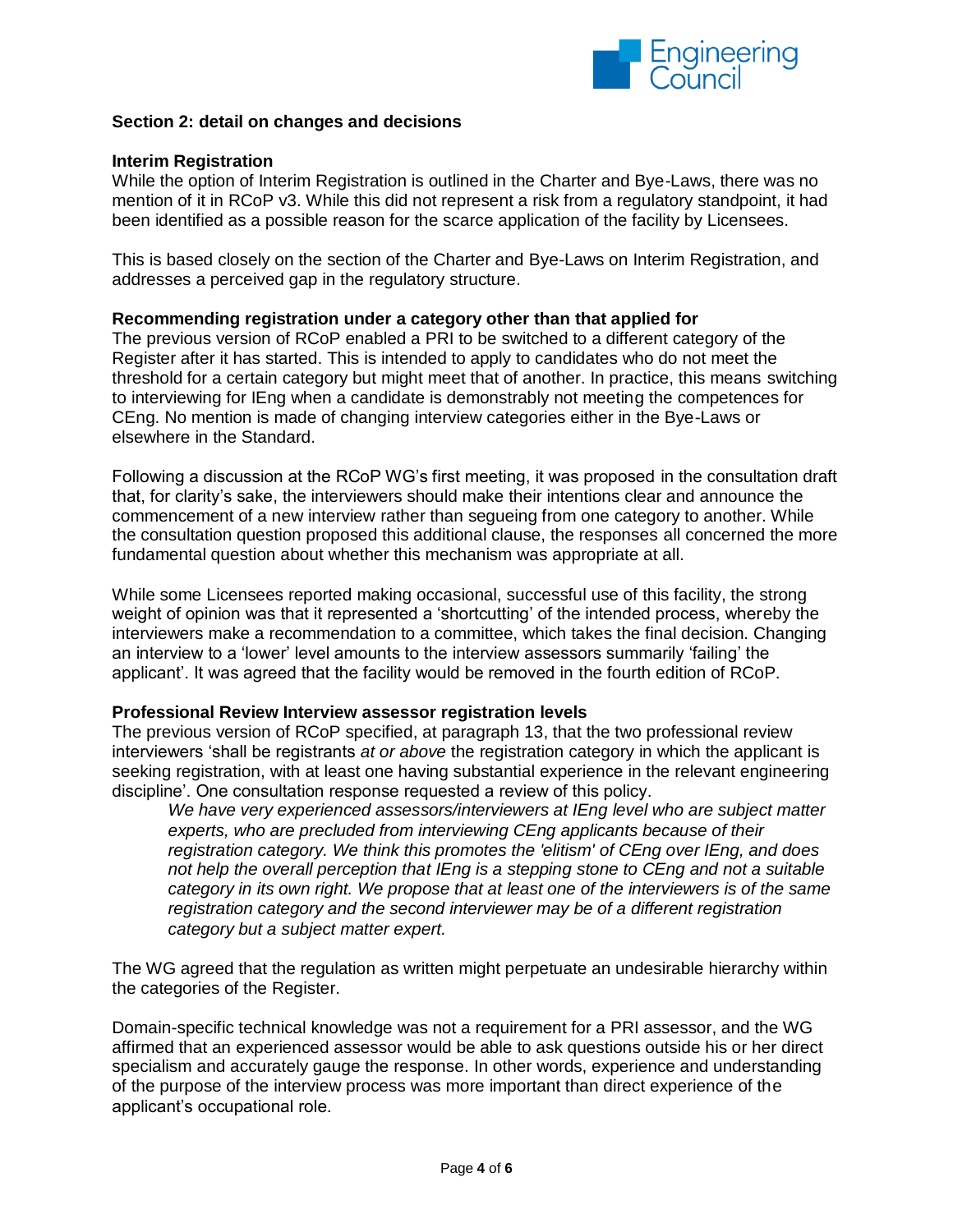

The WG agreed there was value in exploring whether there was an appetite for enabling, for example, one IEng assessor on a panel of assessors for a CEng candidate. The WG specified that any proposed change to the regulations should still require at least one interviewer being at or above the applicant's intended category.

While the concept of peer review was paramount, there was a parallel debate as to whether 'peer review' implied 'review by a registrant' or 'review by a registrant of the same category'. The WG favoured the former approach and recommended a change to RSC.

While there was some resistance from a 'lowering standards' viewpoint, the weight of responses favoured the change, which was approved by RSC. It was noted that there is no obligation for any Licensee to use any interviewer if there were concerns about that interviewer's suitability.

### **Professional review appeals**

The WG agreed that an appeal against a professional review decision was valid only to the extent that it queried whether the appropriate procedure had been followed. To the extent that the procedure had been followed, the panel's recommendation would stand.

The WG agreed to add a clause clarifying that appeals may apply to the procedure followed, rather than the decision itself.

#### **Approval and accreditation**

The section of the RCoP that saw most change during this project was that on the approval and accreditation of qualifications. The preceding editions saw accreditation of degrees as the norm; the status of approval of provision was less well specified. The WG worked to generalise accreditation and approval collectively as 'recognition'. The definitions of approval and accreditation were made clearer. The WG sought, as far as possible, to remove references to specific types of qualification such as degrees, NVQs, BTECs etc. The fact that Learning Outcomes for a range of levels had been published in AHEP and AQAH since the preceding edition of RCoP made this easier: RCoP would refer simply to the Learning Outcomes, rather than attempting to list any and all valid types of provision.

The terms 'approve' and 'accredit' had been defined in RCoP v3 in such a way that they had different meanings or applications depending on the type of programme, eg Degree, qualification, apprenticeship.The WG sought to implement general definitions of either term that would apply to any and all types of recognised learning, including IPD.

#### **Removal of recognition from a programme**

While removal of accreditation or approval before its period is complete is rare, there is a risk that learners would enrol on (for example) an accredited degree, and graduate with an unaccredited degree. RCoP v3 required that the Licensees themselves contact the learners in this case and explain the decision taken. This requirement was viewed as impractical before the GDPR came into force, and impossible since. As such the regulation was amended such that Licensees must require that the training provider itself communicate the decision to affected learners.

#### **IPD accreditation**

When RCoP v3 was published, there was no mention of IPD recognition in any other Engineering Council regulation or guidance. This meant that much of the IPD section in RCoP was descriptive rather than regulatory, primarily as there were no external document to which to